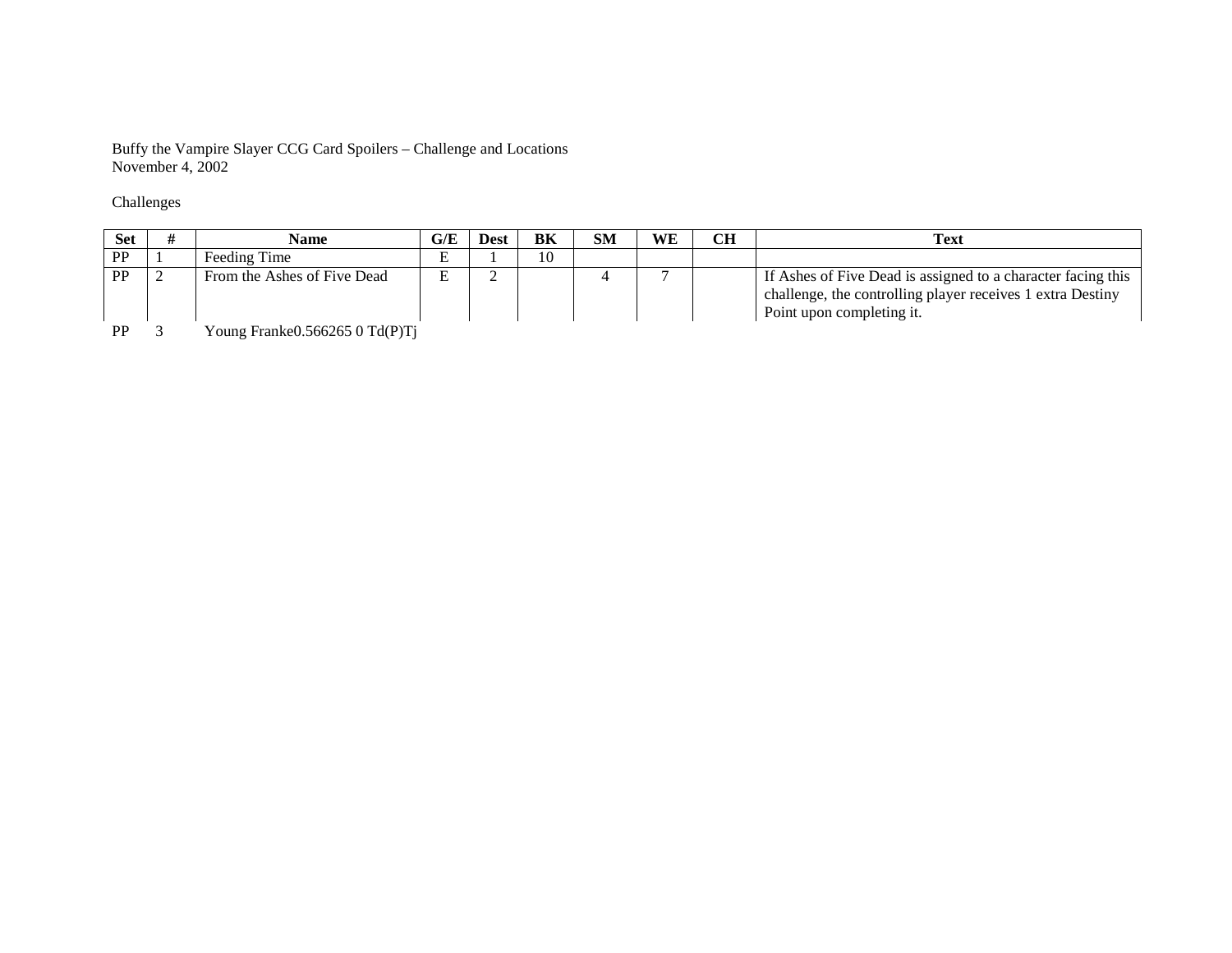| $\sim$<br>Sei    |         | Name                                                            | . .<br>U/L | Dest | <b>TYP</b><br>вк | <b>CITY</b><br>SIV | WF | $\sim$ | <b>CONT</b><br>$\mathbf{a}$<br>. САГ                                              |
|------------------|---------|-----------------------------------------------------------------|------------|------|------------------|--------------------|----|--------|-----------------------------------------------------------------------------------|
| <b>DD</b><br>. . | 50<br>◡ | Other<br>—<br>I'urr<br>⊢ oo h<br>l hem<br>$_{\rm On}$<br>. Lacu | . .        |      |                  |                    |    |        | ∽<br>defeat this<br>; challenge<br>Darla :<br><b>11900</b><br>must<br>be<br>ed to |

 ${\bf PP}$ 51 Hyenas in the P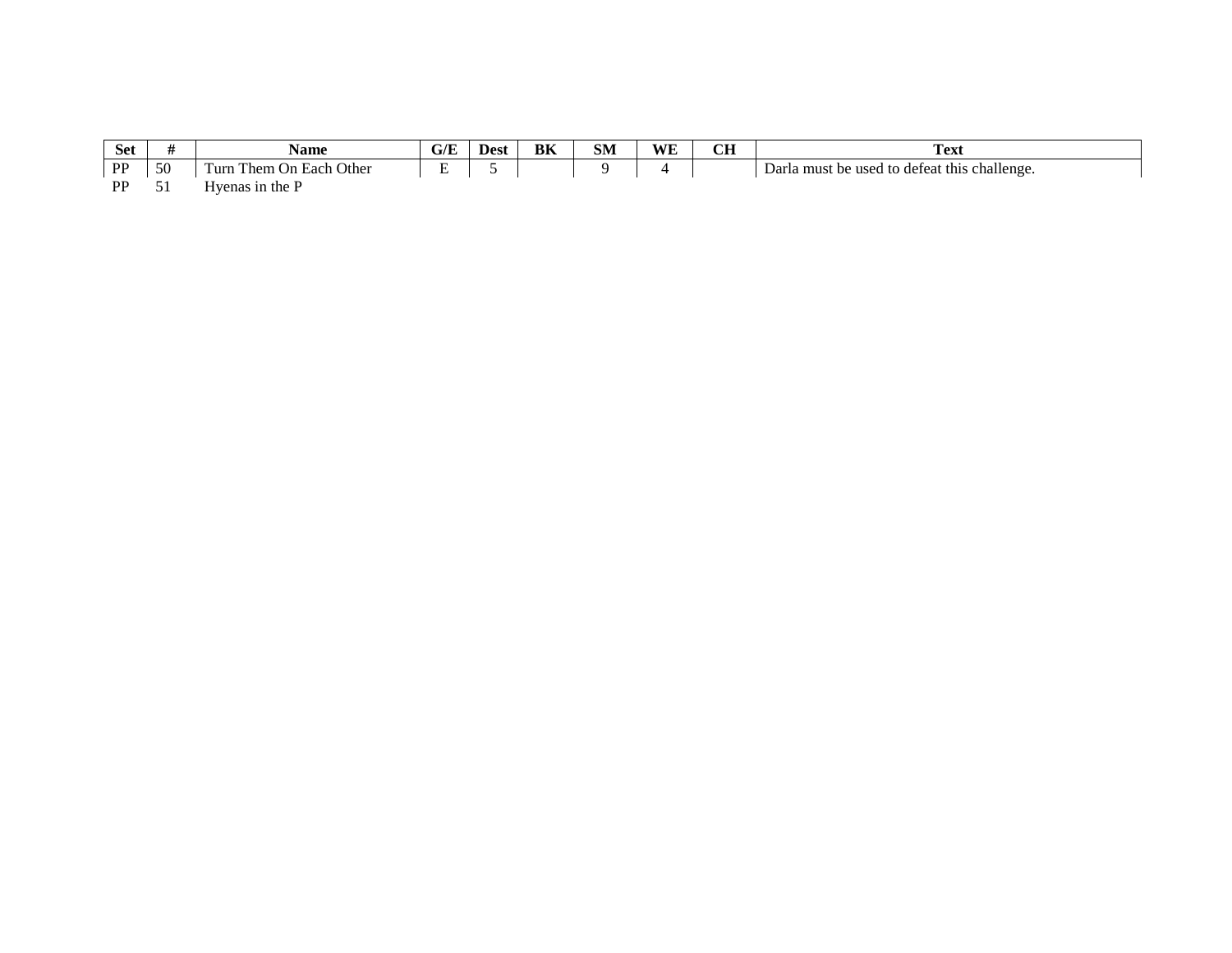**Set**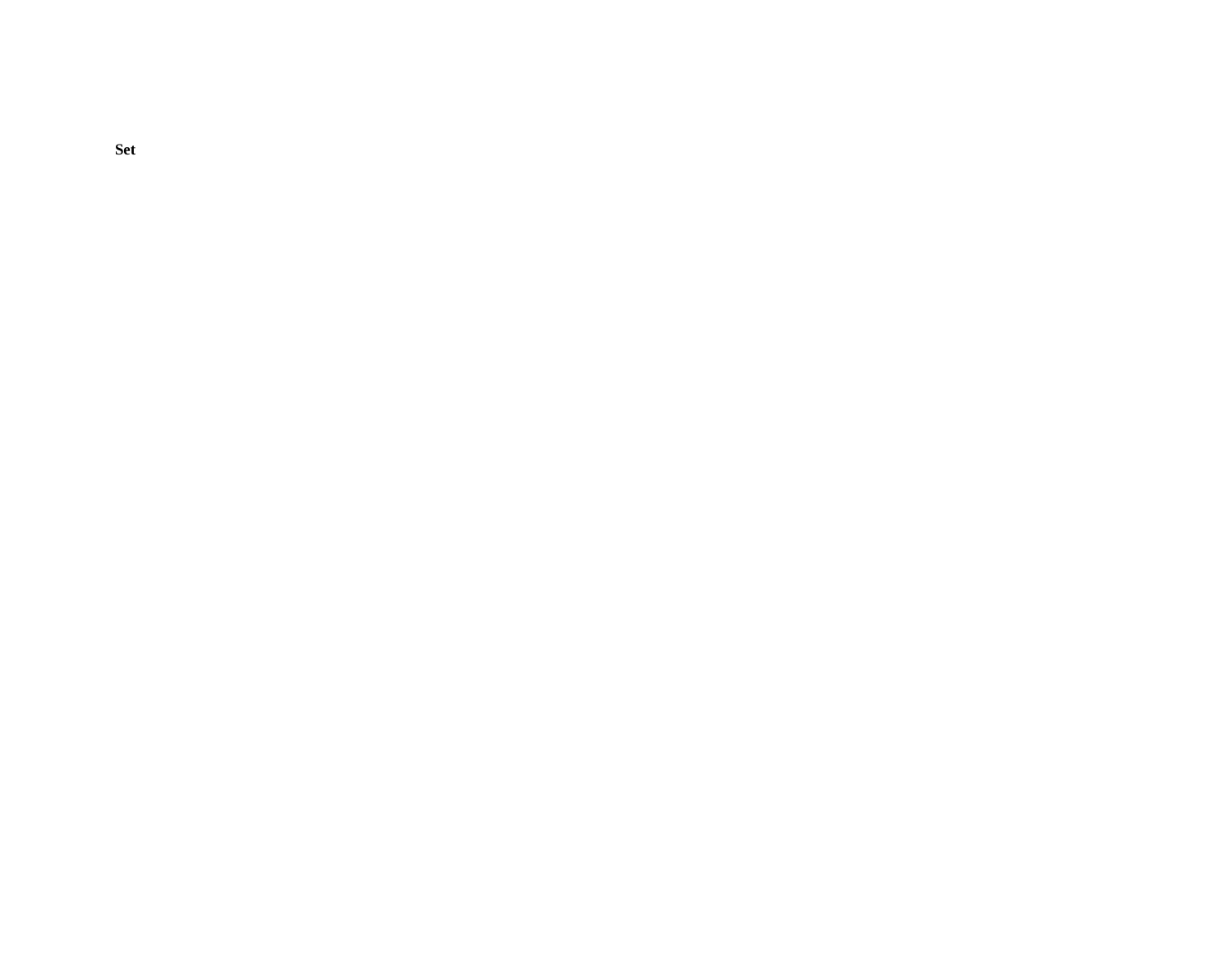Set # **Name**  $\mathbf{G}/\mathbf{E}$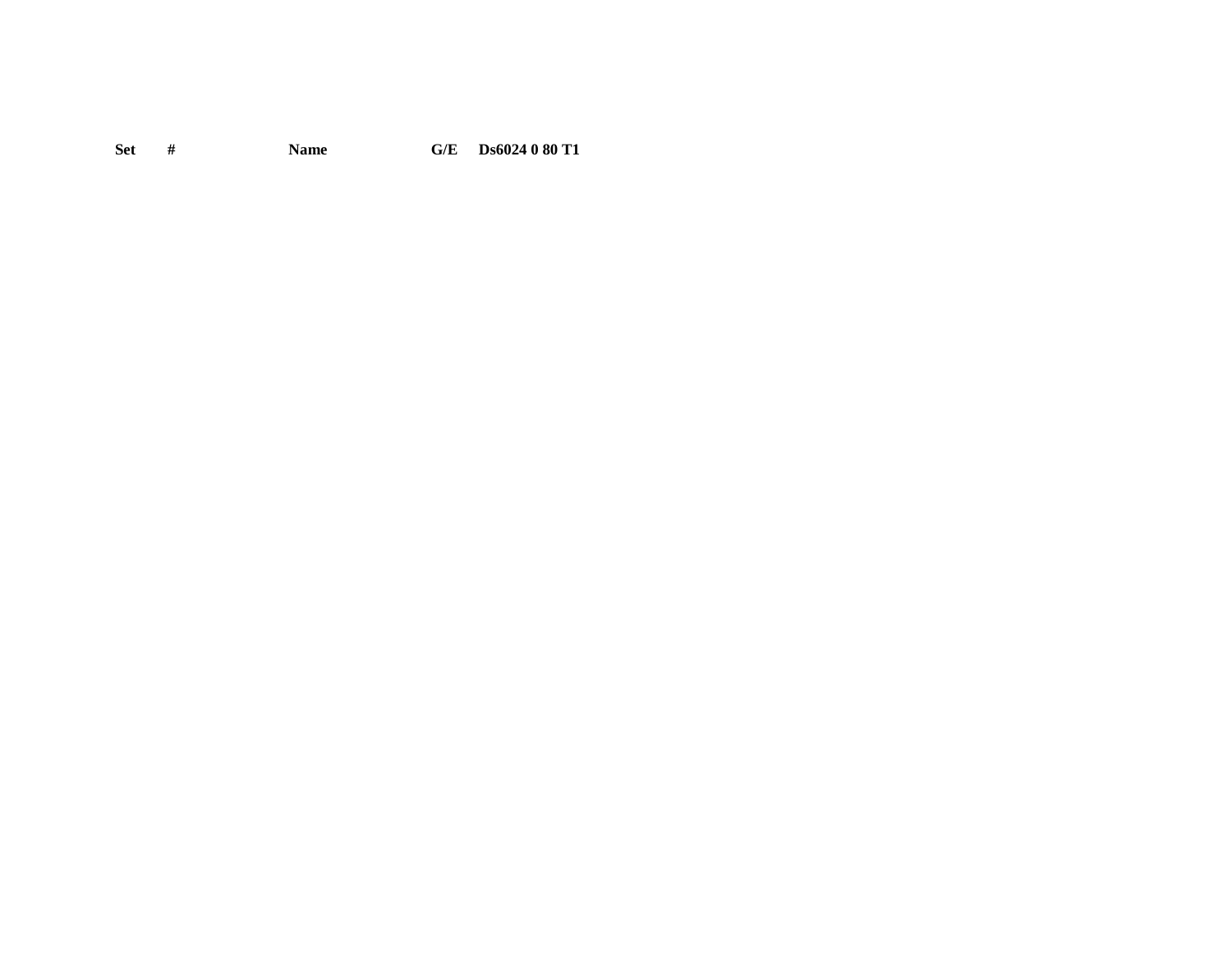|            |      |                         |      |    |    |    | $\sim$    | œ    |
|------------|------|-------------------------|------|----|----|----|-----------|------|
| <b>Set</b> | Name | $\mathbf{G}/\mathbf{E}$ | Dest | BK | SM | WE | <u>vu</u> | Fext |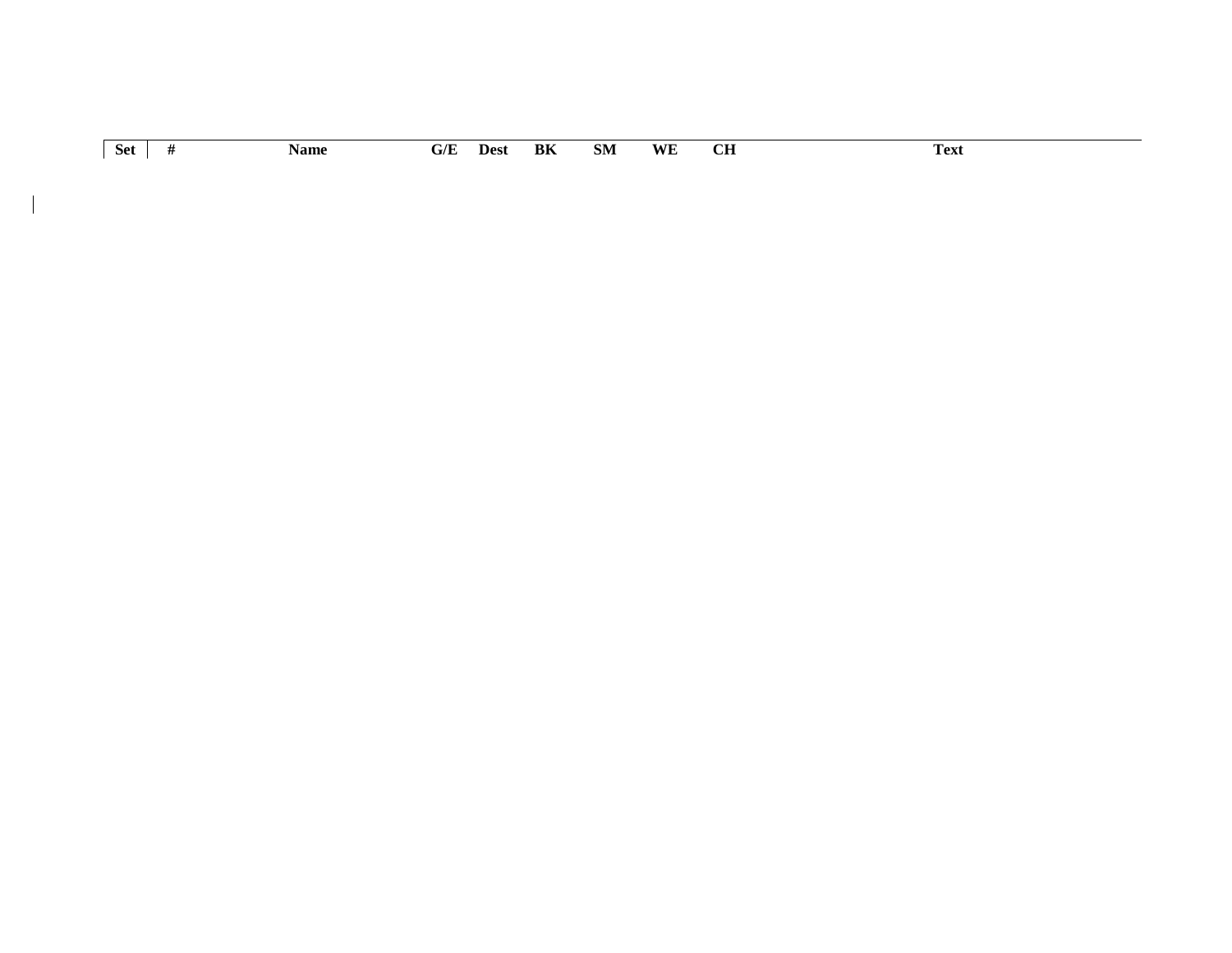| <b>Set</b> |     | <b>Name</b>    | G/E | <b>Dest</b> | BK | <b>SM</b> | <b>WE</b> | Text                                                            |
|------------|-----|----------------|-----|-------------|----|-----------|-----------|-----------------------------------------------------------------|
| <b>.99</b> | 191 | Doppelgangland |     |             |    |           |           | When facing this challenge, you may place a character           |
|            |     |                |     |             |    |           |           | card into a talent stack to add $+1$ to a talent of your choice |
|            |     |                |     |             |    |           |           | if your opponent has the sam                                    |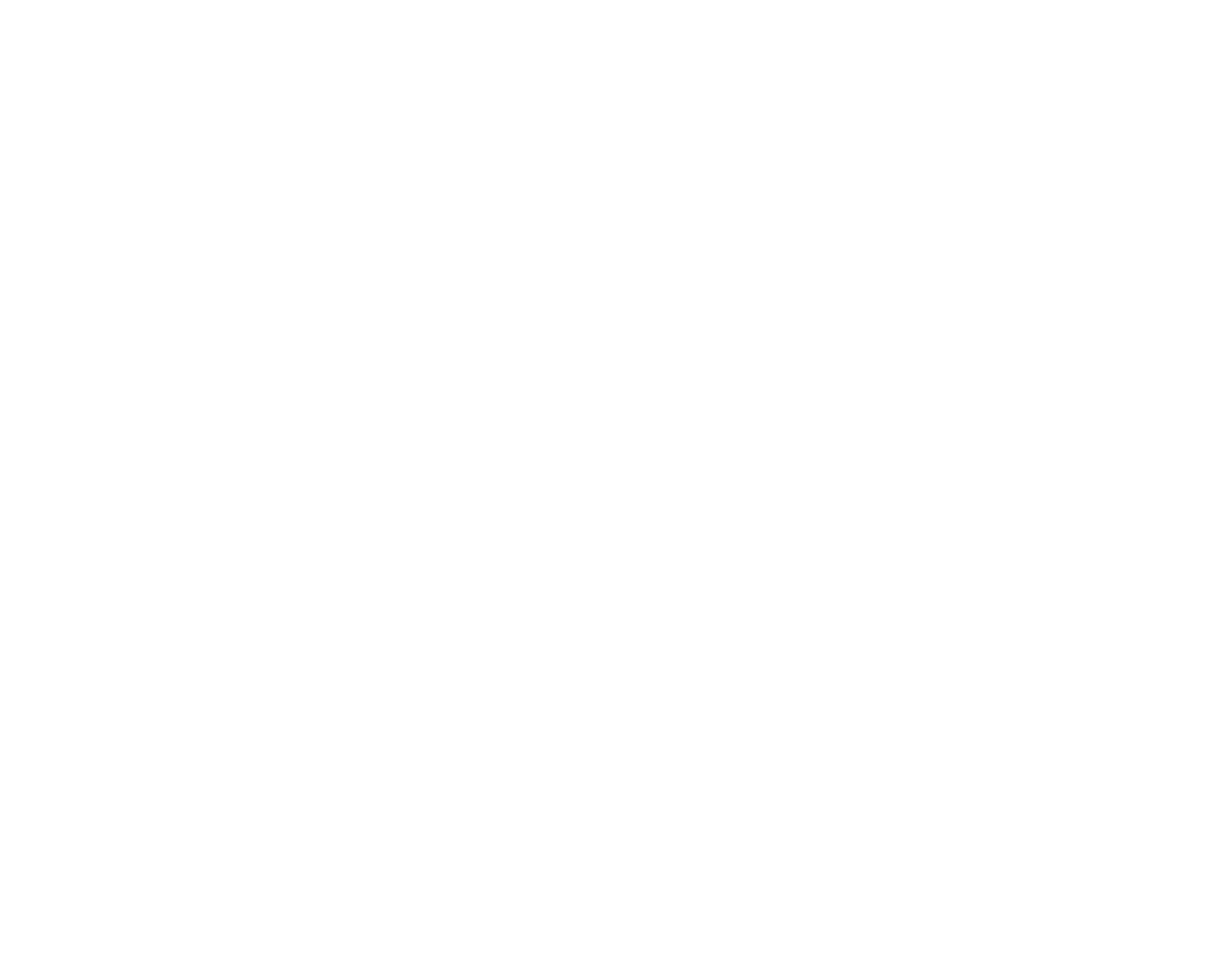| $\sim$<br>set    |            | Name             | , ner   | Anique) | L'ext                                                                          | <b>XX71</b> |
|------------------|------------|------------------|---------|---------|--------------------------------------------------------------------------------|-------------|
| <b>DD</b><br>. . | $. \, \nu$ | Held<br>Football | Jutdoor | Jmaue   | a Hero at this<br>Once per turn.<br>: location w<br>tatigue a<br>. not<br>. de | VI.         |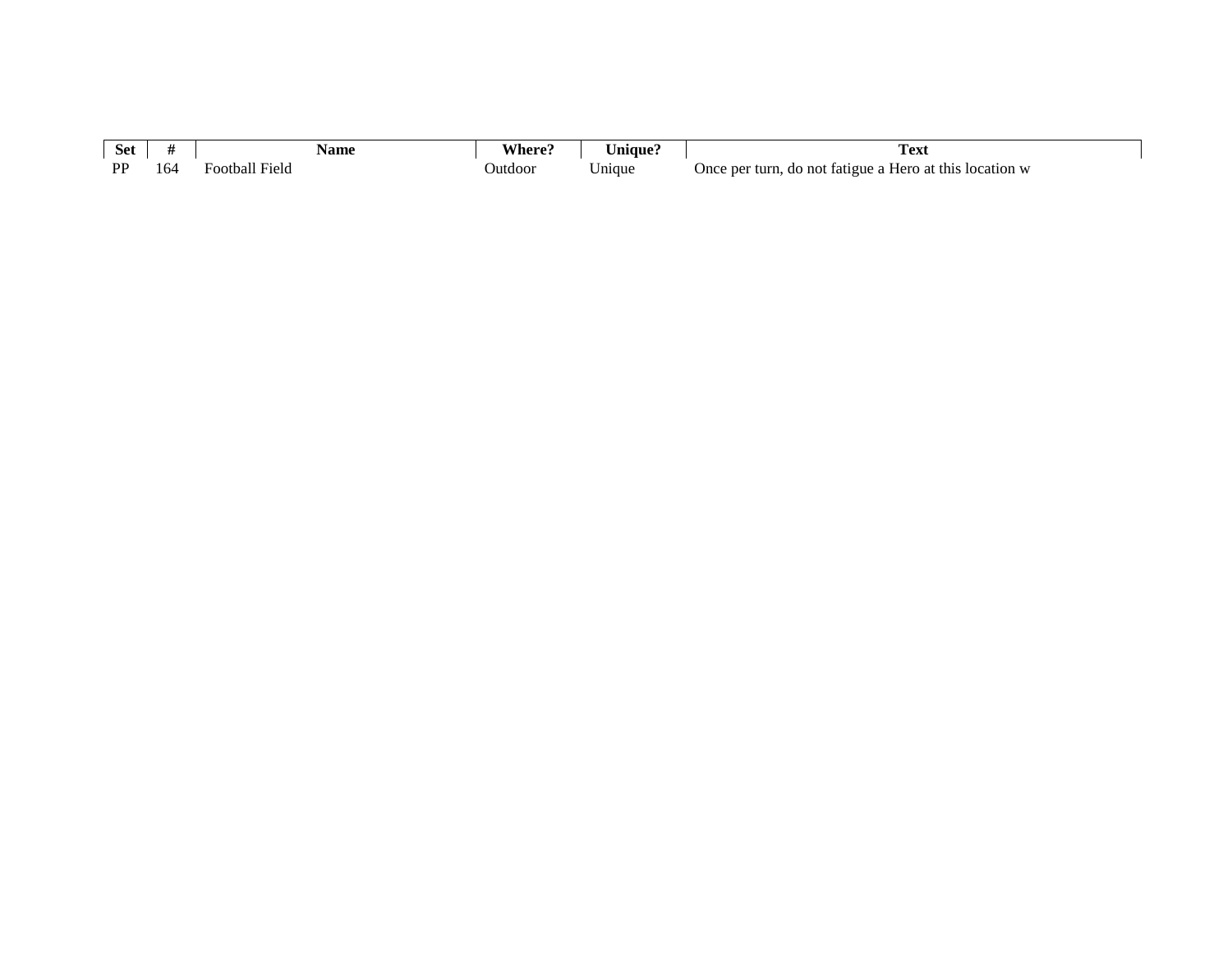| <b>Set</b> | Name                     | Where? | $ -$<br>∪nique` | Text |
|------------|--------------------------|--------|-----------------|------|
| 99'        | $\cdot$ .<br>Boiler Room | ∵choo∟ |                 |      |